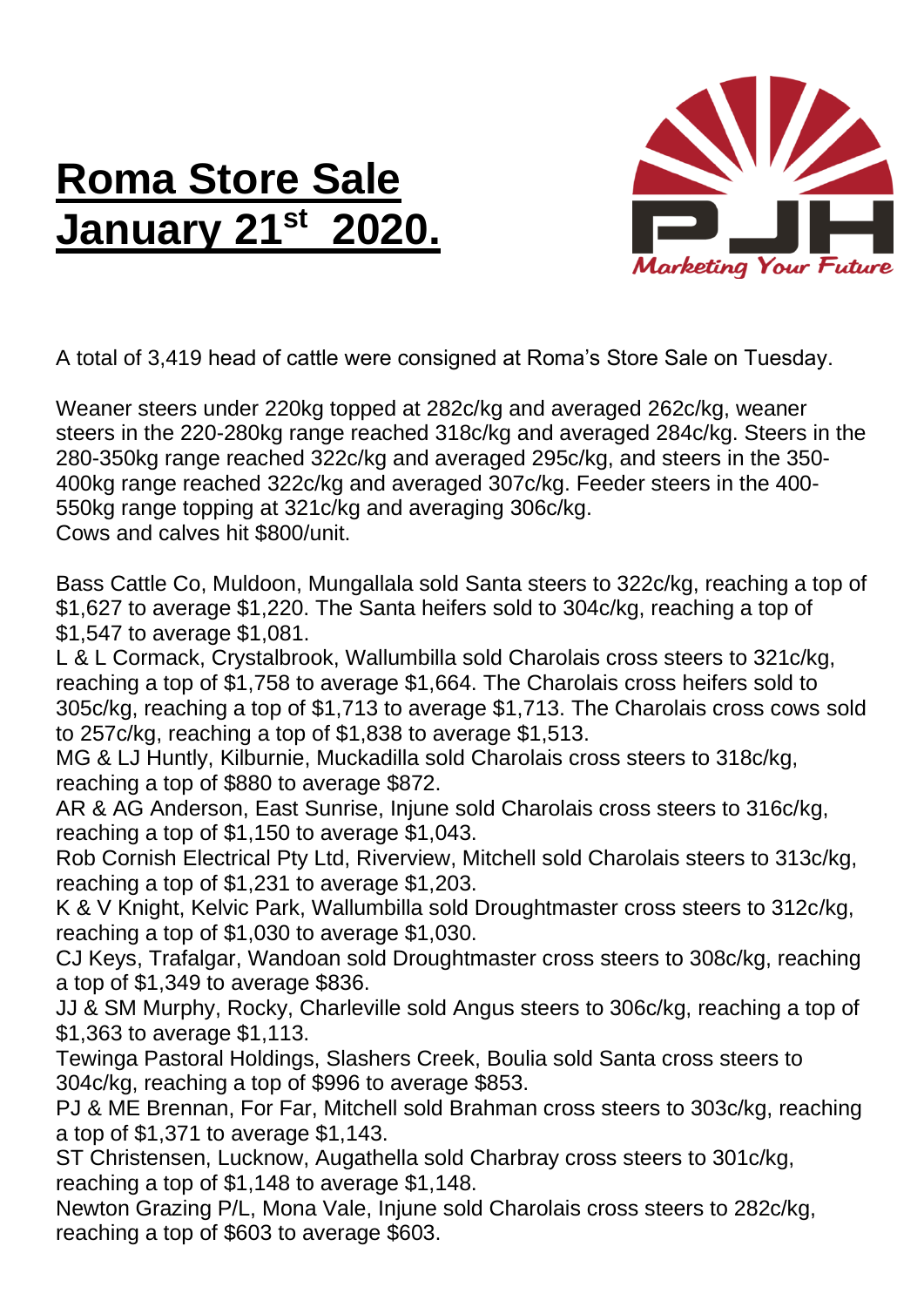Heifers under 220kg topped at 284c/kg and averaged 249c/kg, while heifers in the 220-280kg range topped at 303c/kg and averaged 264c/kg. Heifers in the 280- 350kg range topped at 304c/kg, averaging 285c/kg. Heifers in the 350-450kg range topped at 304c/kg, averaging 283c/kg.

TI & JL York, Hyde Park, Wallumbilla sold Simmental cross heifers to 304c/kg, reaching a top of \$1,144 to average \$1,036.

I & E Graham, Bullen-Bullen, Mitchell sold Droughtmaster heifers to 303c/kg, reaching a top of \$832 to average \$832.

P & D Leahy, Felicia Park, Wallumbilla sold Angus cross steers to 300c/kg, reaching a top of \$731 to average \$698.

Womblebank Cattle Co, Womblebank, Mitchell sold Droughtmaster cross heifers to 288c/kg, reaching a top of \$1,217 to average \$1,217.

IR & BM Hornick, Balmoral, Wallumbilla sold Charolais heifers to 273c/kg, reaching a top of \$1,065 to average \$664.

Golden Pastoral Holdings, Nullin, Dulacca sold Angus cross heifers to 265c/kg, reaching a top of \$549 to average \$484.

Cows in the 300-400kg range reached 231c/kg and averaged 188c/kg, while cows in the 400kg-500kg range reached 263c/kg and averaged 220c/kg. Cows over 500kg topped at 260c/kg, averaging 238c/kg.

AJ & RJ Crawford, Romula Stn, Jundah sold Droughtmaster cross cows to 260c/kg, reaching a top of \$1,665 to average \$1,246.

Golden Grazing Pty Ltd, Potters Flat, Yuleba sold Brahman cross cows to 245c/kg, reaching a top of \$1,381 to average \$1,195.

Finsbury Park Pastoral Co, Finsbury Park, Roma sold Droughtmaster cows to 245c/kg, reaching a top of \$1,316 to average \$1,145.

Institutional Investments P/L, Roma Downs, Roma sold Brangus cross cows to 244c/kg, reaching a top of \$1,255 to average \$945.

## *Next week PJH sell 5 thposition.*